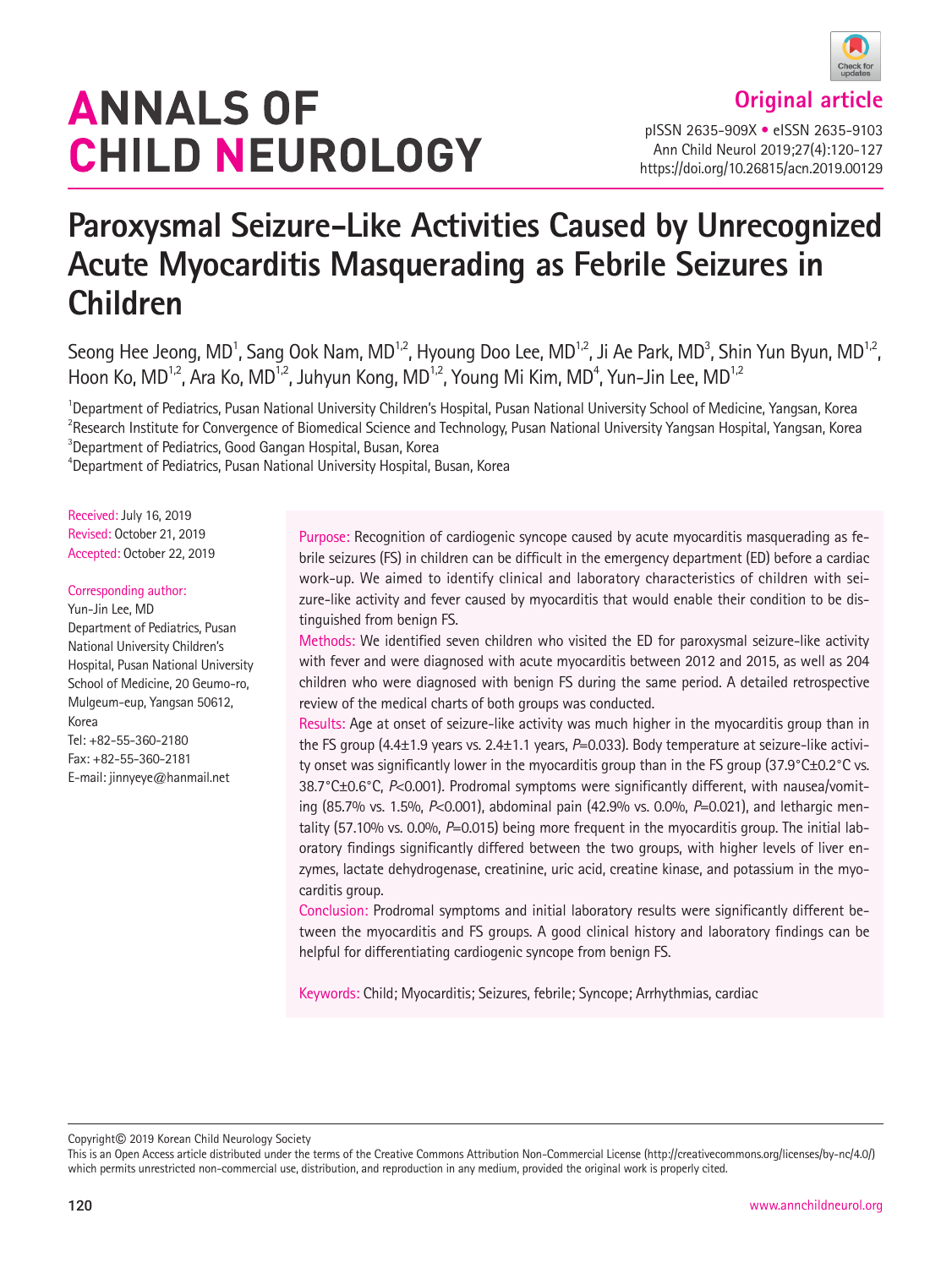#### **Introduction**

Among the pediatric population, acute myocarditis is an uncommon but fatal disease. The actual incidence of myocarditis is unknown but is probably underestimated. Most estimates are based on autopsy studies and range from 0.1% to 5.6% in children and adults  $[1-3]$  $[1-3]$ . Some studies have shown peaks in very young children and adolescents [\[2,](#page-7-2)[4\]](#page-7-3). In the Emergency Department (ED), early diagnosis of myocarditis in children might benefit from the early administration of intravenous immunoglobulin and inotropic agents, and intervention of mechanical circulatory support  $\lceil 5 \rceil$ . However, diagnosis is difficult because clinical presentation is nonspecific and inconsistent, and misdiagnosis may lead to legal dispute  $[6]$ .

The most common clinical findings in a case series included tachypnea, intercostal retractions, tachycardia, and grunting, and those symptoms led to 71% of children being misdiagnosed as having either sepsis or pneumonia/asthma [\[7\]](#page-7-6). Alternatively, children can present with nausea and vomiting and may be mistakenly diagnosed as having gastroenteritis  $\lceil 8 \rceil$ . Some of these patients may experience unconsciousness with involuntary or seizure-like activities (convulsive syncope) due to generalized cerebral hypoxia of cardiac etiology, which can appear similar to epileptic seizure, leading to a misdiagnosis of epilepsy. In particular, when a young infant or preschool child visits ED presenting with seizure-like activity such as loss of consciousness (LOC) and mild to high fever caused by myocarditis, it may look similar to the symptoms of benign febrile seizure (FS) in children, and a pediatric neurologist should be notified. Unless we consider the possibility of cardiogenic causes, the evaluation and appropriate management of cardiac etiology may be further delayed.

We experienced seven children with acute myocarditis presenting with seizure-like activity and mild to high fever, which was initially considered as possible FS, who were evaluated at the pediatric neurology department before cardiac examination. To the best of our knowledge, there has been no study of the differences in clinical and laboratory findings between children with acute myocarditis with seizure-like activities and FS until now. This study aimed to identify the initial clinical and laboratory characteristics of children with seizure-like activity and fever caused by acute myocarditis that could be differentiated from those of benign FS, except by regular cardiac work-ups such as electrocardiogram (ECG) and echocardiogram.

## **Materials and Methods**

We retrospectively reviewed the medical charts of children who

were diagnosed with acute myocarditis and presented a seizure-like activity with mild to high fever as the main complaint, between 2012 and 2015 in a single tertiary care hospital. In considering of the complex FS, we included not only generalized onset seizure but also focal onset seizure such as LOC/impaired awareness. In order to evaluate the children who could suspect the possible FS as well as typical FS, the range of body temperature was more than or 37.7°C. Of 24 children with myocarditis, seven patients (29.2%) visited our ED presenting with seizure-like activity as the main initial symptom. Myocarditis was diagnosed by attending pediatric cardiologists if he/she had clinical symptoms compatible with myocarditis and showed at least one of the following: elevated cardiac enzymes (creatine kinase [CK], CK-MB isoenzyme, or troponin-I [ > 0.1 ng/mL]), cardiomegaly (cardiothoracic ratio > 0.5) on chest radiograph, or impaired heart contractility on echocardiography (ejection fraction < 55%). Exclusion criterion was underlying congenital heart disease, coronary artery anomalies, cardiomyopathy, collagen vascular disease, infection/inflammation originating from the central nervous system (CNS), or heart surgery. Patients older than 6 years were also excluded for comparison with benign FS. These seven children with myocarditis with seizure-like activity and fever were enrolled to the myocarditis-group. They were initially considered as having FS and reported to our neurologist.

During the same period, children who were diagnosed with benign FS were enrolled to the FS-group. Patients with FS were defined by seizures that occurred between the age of 6 and 60 months with a body temperature of  $\geq 38^{\circ}$ C, which were not caused by CNS infection or any metabolic imbalance [\[9](#page-7-4)]. Simple FS was presented with a short generalized onset seizure, of duration of < 15 minutes, not recurring within 24 hours. Complex FS indicated a focal or generalized onset and/or prolonged seizure, of duration of > 15 minutes, recurring more than once in 24 hours, and/or postictal paralysis [9]. Children with status epilepticus, underlying inborn errors of metabolism or chromosomal abnormality, CNS infection and a history of afebrile unprovoked seizures were excluded. Overall, 204 patients were included in the FS-group.

Patients' demographic profiles, clinical presentations, medical history, vital signs, physical examination findings, and laboratory studies were collected and compared between the myocarditisand FS-group.

Ethics permission for this study was granted (number: 05-2019- 107) by the Institutional Review Board of Pusan National University Yangsan Hospital and fully informed written consent was obtained from each participant.

The SPSS version 19.0 software package (IBM Co., Armonk, NY, USA) was used for statistical analysis of raw scores. The two-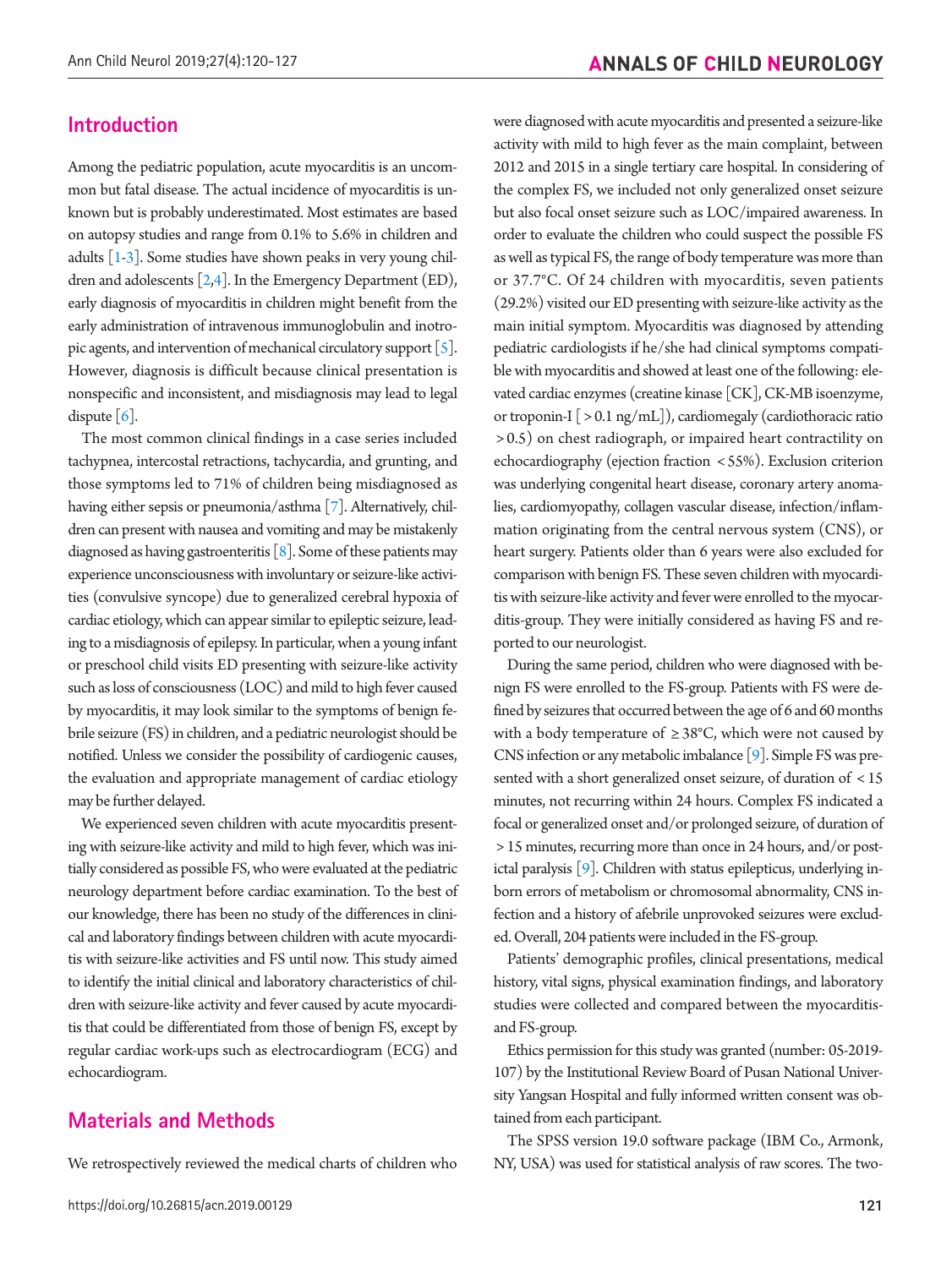tailed chi-square or Fisher's exact test was used for analysis of categorical data, and the Student's t-test for continuous variables with normal distribution. The Mann-Whitney U test was used for continuous variables without normal distribution. In addition to univariate non-parametric statistical tests, Fisher's exact test and the Wilcoxon signed rank test were used to evaluate significant differences in categorical and continuous variables, respectively. In all analyses, *P*< 0.05 was regarded as statistically significant.

# **Results**

#### **1. Clinical features**

The myocarditis- and FS-group included seven and 204 children, respectively. Out of 204 FS, the patients of simple FS and complex FS were 152 (74.5%) and 52 (25.5%). There was no significant difference in gender ratio (boy:girl, 2.7:1 vs. 1.6:1) and mean age  $(2.3 \pm 1.2 \text{ years} \text{ vs. } 2.6 \pm 1.1 \text{ years})$  between simple and complex FS-group (data not shown). There were two boys (28.6%) in the myocarditis-group, and 140 boys (68.6%) in the FS-group (*P*= 0.070) [\(Table 1](#page-2-0)). Children in the myocarditis group  $(4.4 \pm 1.9 \text{ years})$  had a substantially older age at onset of seizure-like activities than those of the FS-group  $(2.4 \pm 1.1)$  years , *P*= 0.033) [\(Table 1](#page-2-0)). Body temperature at seizure-like activities onset was significantly lower in the myocarditis-group than in the FS-group (37.9°C±0.2°C vs. 38.7°C±0.6°C, *P*< 0.001). Three patients (42.9%) in the myocarditis-group presented seizure-like activities with fever of < 37.8°C, however no children in the FSgroup had a seizure with the same degree of fever [\(Tables 1](#page-2-0) and [2\)](#page-2-1). Seizure type was similar between the two groups. Generalized tonic-clonic seizures were the most frequently observed in both myocarditis and FS groups (71.4% and 88.7%, *P*= 0.425). Frequency and duration of seizures were not significantly different between the myocarditis- and FS-groups.

Prodromal symptoms before onset of seizure were statistically different between the two groups [\(Fig. 1](#page-3-0)). Nausea/vomiting was the most common symptom in the myocarditis-group (6/7, 85.7%) and was more frequent than in the FS-group (1.5%, *P*< 0.001). Lethargic mentality (57.1% vs. 0.0%, *P*= 0.015) and abdominal pain (42.9% vs. 0.0%, *P*= 0.021) were significantly more common in the myocarditis-group than in the FS-group.

<span id="page-2-0"></span>**Table 1.** Comparison of clinical and seizure profiles between patients with acute myocarditis and febrile seizure

| Variable                         | Myocarditis $(n=7)$        | Febrile seizure $(n = 204)$ | Pvalue               |
|----------------------------------|----------------------------|-----------------------------|----------------------|
| Sex, male: female                | 2:5                        | 140:64                      | 0.070                |
| Previous febrile seizure         | $\mathbf 0$                | 69 (33.8)                   | 0.061                |
| Age (yr)                         | $4.4 \pm 1.9$ (0.7-6.0)    | $2.4 \pm 1.1$ (0.8-5.0)     | 0.033                |
| Body temperature (°C)            | $37.9 \pm 0.2$ (37.7-38.2) | $38.7 \pm 0.6$ (38.0-40.0)  | < 0.001 <sup>a</sup> |
| $<$ 37.8 $^{\circ}$ C            | 3(42.9)                    | 0                           | < 0.001 <sup>a</sup> |
| $\geq$ 37.8°C                    | 4(57.1)                    | 204 (100.0)                 |                      |
| Seizure type                     |                            |                             | 0.425                |
| Generalized tonic-clonic         | 5(71.4)                    | 181 (88.7)                  |                      |
| Focal onset (impaired awareness) | 2(28.6)                    | 23(11.3)                    |                      |
| Seizure frequency (/day)         | $2.1 \pm 1.5$ (1.0–4.0)    | $1.1 \pm 0.3$ (1.0-2.0)     | 0.124                |
| Seizure duration (min)           | $1.9 \pm 1.8$ (0.5-5.0)    | $2.7 \pm 3.6$ (0.2-20.0)    | 0.570                |

Values are presented as number (%) or mean±standard deviation (range). a *P*<0.05.

<span id="page-2-1"></span>

| Table 2. Demographic profiles and clinical presentation of patients with acute myocarditis with seizure-like activities |  |  |
|-------------------------------------------------------------------------------------------------------------------------|--|--|
|                                                                                                                         |  |  |

| No. | Sex | Age (yr) | BT (°C) | BP (mm Hg) | HR (/min) | Seizure type | Seizure frequency<br>$($ /day $)$ | Seizure duration<br>(min) | CTR (CXR) | ECG         |
|-----|-----|----------|---------|------------|-----------|--------------|-----------------------------------|---------------------------|-----------|-------------|
|     | M   | 0.7      | 37.9    | 80/50      | 100       | <b>FIA</b>   |                                   | 5                         | 0.55      | <b>CAVB</b> |
|     |     | 3.3      | 38.2    | 85/55      | 120       | GTC          |                                   | $\lt$ 1                   | 0.52      | ST          |
| 3   |     | 4.5      | 38.1    | 90/55      | 95        | <b>GTC</b>   |                                   | $\leq$ 1                  | 0.52      | ST          |
| 4   |     | 4.8      | 37.7    | 90/60      | 80        | <b>GTC</b>   |                                   |                           | 0.50      | <b>CAVB</b> |
| 5   | н.  | 5.6      | 38.0    | 90/60      | 65        | GTC          |                                   | $\lt$                     | 0.50      | <b>CAVB</b> |
| 6   | M   | 5.9      | 37.7    | 90/65      | 65        | <b>GTC</b>   |                                   |                           | 0.53      | <b>CAVB</b> |
|     |     | 6.0      | 37.7    | 85/50      | 70        | <b>FIA</b>   |                                   |                           | 0.55      | <b>CAVB</b> |

BT, body temperature; BP, blood pressure; HR, heart rate; CTR, cardio-thoracic ratio; CXR, chest X-ray; ECG, electrocardiography; FIA, focal onset impaired awareness; CAVB, complete atrioventricular block; GTC, generalized tonic-clonic; ST, sinus tachycardia.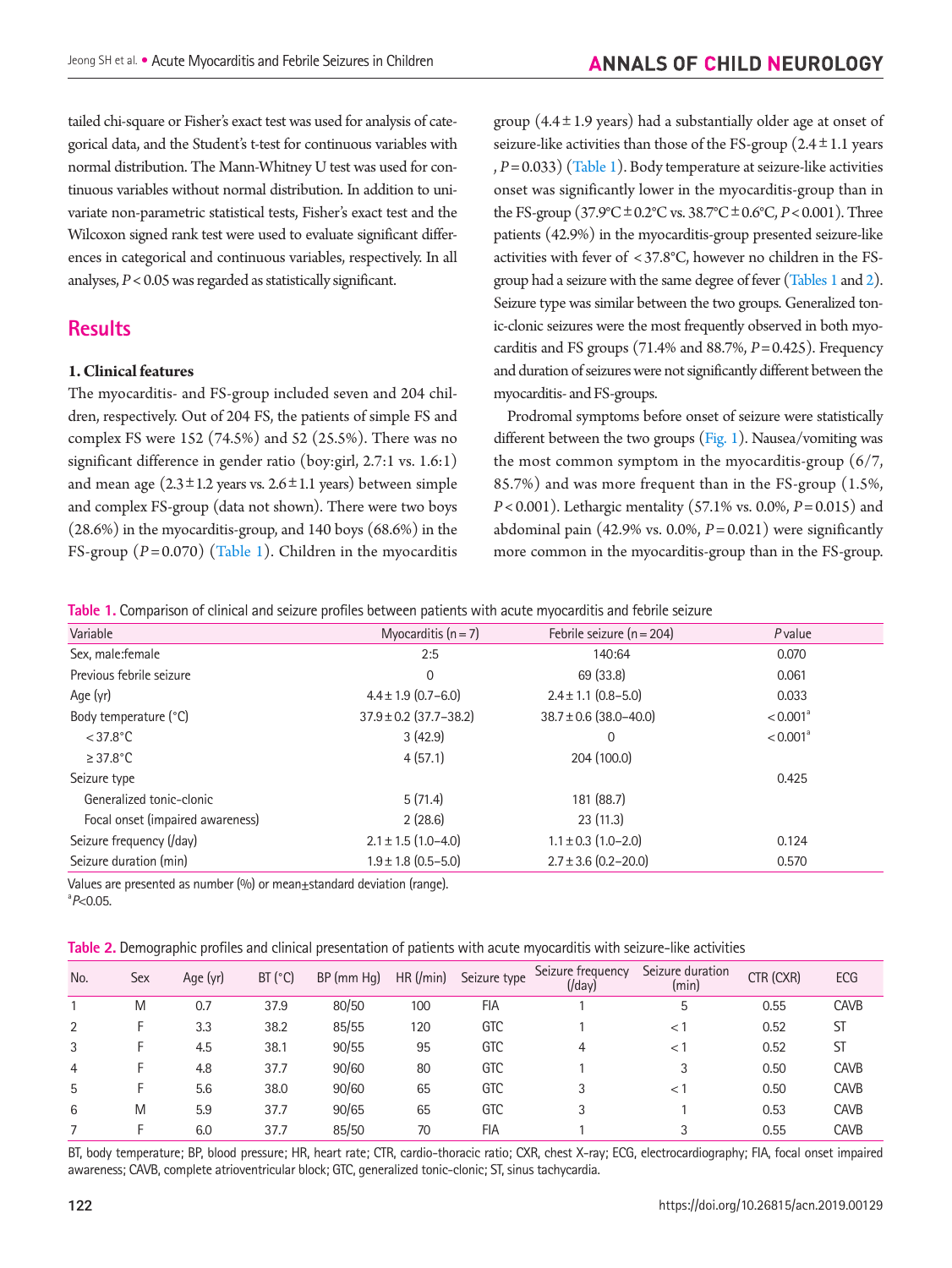<span id="page-3-0"></span>

**Fig. 1.** Comparison of prodromal symptoms between patients with myocarditis and febrile seizure. N/V, nausea/vomiting; FS, febrile seizure. a *P*<0.05.

<span id="page-3-1"></span>

| <b>Table 3.</b> Comparison of laboratory results between patients with acute myocarditis and febrile seizures |  |  |
|---------------------------------------------------------------------------------------------------------------|--|--|
|                                                                                                               |  |  |

| Laboratory findings        | Myocarditis $(n = 7)$             | FS $(n = 204)$                  | Pvalue               |
|----------------------------|-----------------------------------|---------------------------------|----------------------|
| Leukocyte $(x 10^3/\mu L)$ | $13.2 \pm 8.8$ (5.3-31.8)         | $13.5 \pm 6.9$ (2.5-44.7)       | 0.897                |
| Hemoglobin (g/dL)          | $12.0 \pm 1.5$ (9.4-14.1)         | $11.9 \pm 1.0$ (9.1-13.7)       | 0.797                |
| Platelet $(x 10^3/\mu L)$  | 258.7 ± 184.3 (34.0-608.0)        | 271.0 ± 79.4 (110.0-428.0)      | 0.866                |
| ESR (mm/hr)                | $29.2 \pm 40.6$ (2.0-117)         | $14.2 \pm 13.0$ (2.0-56.0)      | 0.368                |
| CRP (mg/dL)                | $5.4 \pm 5.4$ (1.8-17.3)          | $1.5 \pm 1.8$ (0.0-8.0)         | 0.097                |
| AST (IU/L)                 | $322.7 \pm 126.3$ (177.0-510.0)   | $37.0 \pm 12.8$ (24.0-116.0)    | 0.001 <sup>a</sup>   |
| ALT (IU/L)                 | $149.8 \pm 64.0$ (79.0-269.0)     | $17.1 \pm 12.2$ (8.0-93.0)      | 0.002 <sup>a</sup>   |
| LDH (IU/L)                 | 1,608.4 ± 972.2 (751.0-3,682.0)   | $570.2 \pm 104.8$ (396.0-909.0) | $0.030^{\circ}$      |
| TB (mg/dL)                 | $0.7 \pm 0.3$ (0.3-1.3)           | $0.3 \pm 0.2$ (0.1-1.2)         | $0.026^{\circ}$      |
| $DB$ (mg/dL)               | $0.3 \pm 0.1$ (0.1-0.5)           | $0.1 \pm 0.1$ (0.0-0.4)         | 0.008 <sup>a</sup>   |
| BUN (mg/dL)                | $20.2 \pm 9.5$ (8.7-39.5)         | $12.2 \pm 3.6$ (7.1-23.3)       | 0.069                |
| $Cr$ (mg/dL)               | $0.9 \pm 0.3$ (0.5-1.5)           | $0.4 \pm 0.1$ (0.2-0.7)         | 0.011 <sup>a</sup>   |
| Uric acid (mg/dL)          | $8.2 \pm 3.0$ (5.2-14.5)          | $4.0 \pm 0.9$ (2.1-6.6)         | 0.009 <sup>a</sup>   |
| Na (mmol/L)                | $134.5 \pm 3.6$ (129.0-141.0)     | $136.0 \pm 2.6$ (129.0-142.0)   | 0.051                |
| $K$ (mmol/L)               | $4.8 \pm 0.4$ (4.1-5.2)           | $4.2 \pm 0.4$ (3.5-5.2)         | 0.001 <sup>a</sup>   |
| Glucose (mg/dL)            | $146.8 \pm 46.5$ (10.05-231.0)    | $112.5 \pm 20.9$ (78.0-179.0)   | 0.099                |
| $CK$ (U/L)                 | $587.3 \pm 252.4$ (319.0-1,032.0) | $193.5 \pm 210.9$ (48.0-993.0)  | < 0.001 <sup>a</sup> |

Values are presented as number (%) or mean±standard deviation (range).

FS, febrile seizure; ESR, erythrocyte sedimentation rate; CRP, C-reactive protein; AST, aspartate aminotransferase; ALT, alanine aminotransferase; LDH, lactate dehydrogenase; TB, total bilirubin; DB, direct bilirubin; BUN, blood urea nitrogen; CK, creatine kinase. a *P*<0.05.

Symptoms of common cold, such as cough or rhinorrhea, were more frequently found in the FS-group than in the myocarditis-group (74.5% vs. 42.9%), but this was not statistically significant  $(P = 0.186)$ .

#### **2. Characteristics of initial laboratory results**

Initial laboratory findings were significantly different between children in the myocarditis- and FS-groups [\(Table 3](#page-3-1) and [Fig. 2\)](#page-4-0). Mean

https://doi.org/10.26815/acn.2019.00129 123

serum levels of chemical profiles were much higher in the myocarditis-group than in the FS-group. Mean levels of aspartate aminotransferase (AST,  $322.7 \pm 126.3$  IU/L vs.  $37.1 \pm 12.8$  IU/L,  $P=0.0001$ ), alanine aminotransferase (ALT,  $149.8 \pm 64.0$  IU/L vs. 17.1 ±12.2 IU/L, *P* = 0.002), lactate dehydrogenase (LDH, 1,608.4±972.2 IU/L vs. 570.2±104.8 IU/L, *P*=0.030), creatinine  $(0.9\pm0.3 \text{ mg/dL vs. } 0.4\pm0.1 \text{ mg/dL}, P=0.011)$ , uric acid  $(8.2\pm3.0 \text{ g/m})$ mg/dL vs. 4.0±0.9 mg/dL, *P*= 0.009), and CK (587.3±252.4 U/L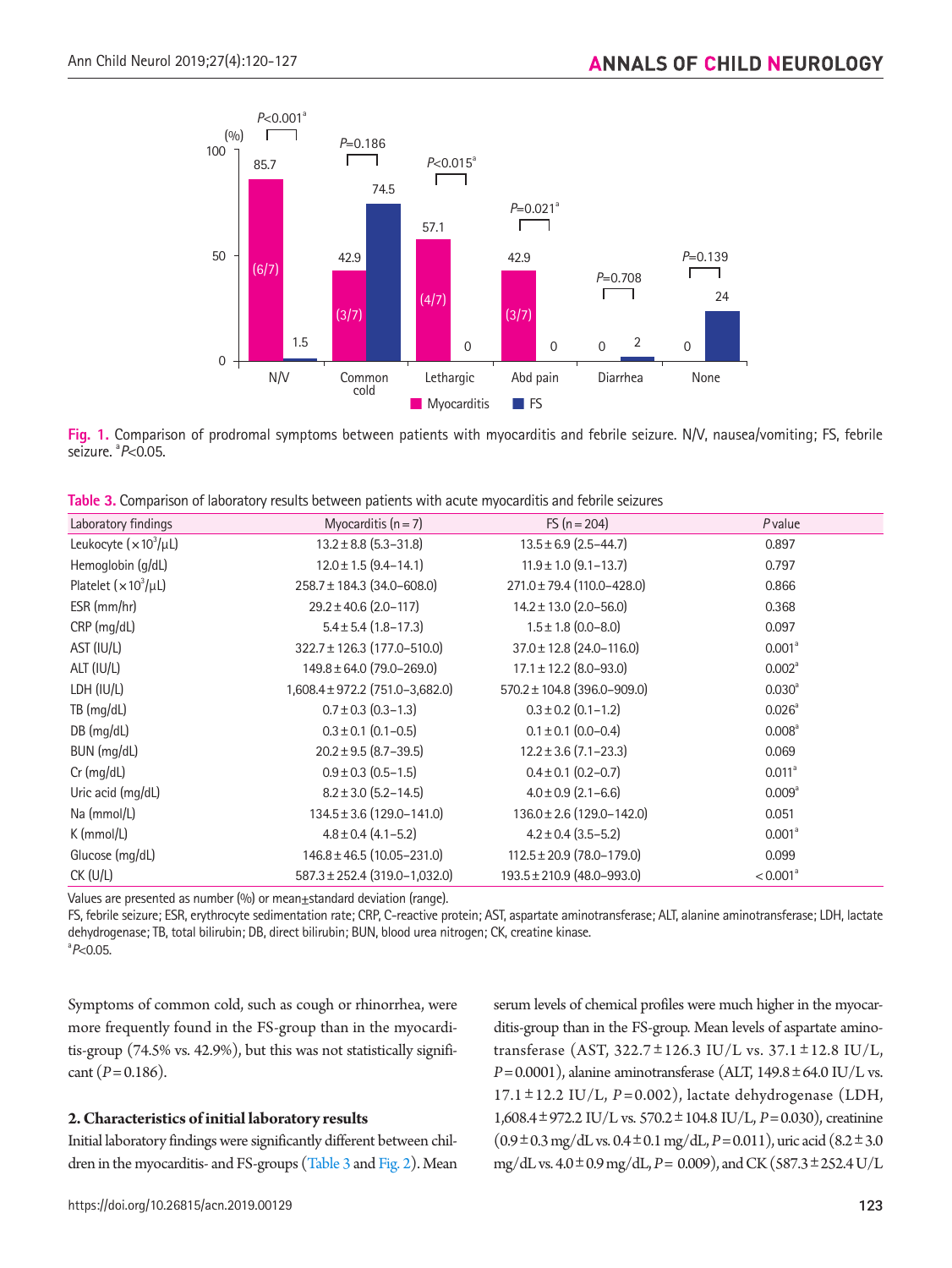<span id="page-4-0"></span>

**Fig. 2.** Comparison of laboratory studies between patients with myocarditis and febrile seizure (FS). (A) Aspartate aminotransferase (AST), (B) alanine aminotransferase (ALT), (C) lactate dehydrogenase (LDH), (D) creatine, (E) uric acid, and (F) creatine kinase (CK).

vs.  $193.5 \pm 210.9 \text{ U/L}, P < 0.001$ ) were significantly higher in the myocarditis-group than in the FS-group. In particular, the minimum AST level in the myocarditis-group (177 IU/L) was higher than the maximum AST level in the FS-group (116 IU/L) (Fig. 2). Hyperkalemia was more obvious in the myocarditis-group than in the FS-group  $(4.8 \pm 0.4 \text{ mmol/L vs. } 4.2 \pm 0.4 \text{ mmol/L}, P = 0.001)$ . Total blood cell count, ammonia, erythrocyte sedimentation rate (ESR), C-reactive protein (CRP), arterial blood gas analysis, glucose, and electrolyte profiles (except for hyperkalemia) were not significantly different between the two groups.

In the myocarditis-group, the mean cardiothoracic ratio on chest X-ray was  $0.52 \pm 0.24$  (Table 2). Two patients (patient 1 and 7) showed definitive cardiomegaly (cardiothoracic ratio  $\geq$  0.55), and three patients had a mild increase in cardiothoracic ratio (0.52 to 0.53). Conversely, two patients had no cardiomegaly (patient 4 and 5 ratio, 0.5). Initial 12 lead ECG revealed complete atrioventricular block (CAVB) in five (71.4%) and sinus tachycardia in two patients (28.6%). Of the 204 patients in the FS-group, 172 (84.3%) underwent ECG and showed no abnormal heart rhythm.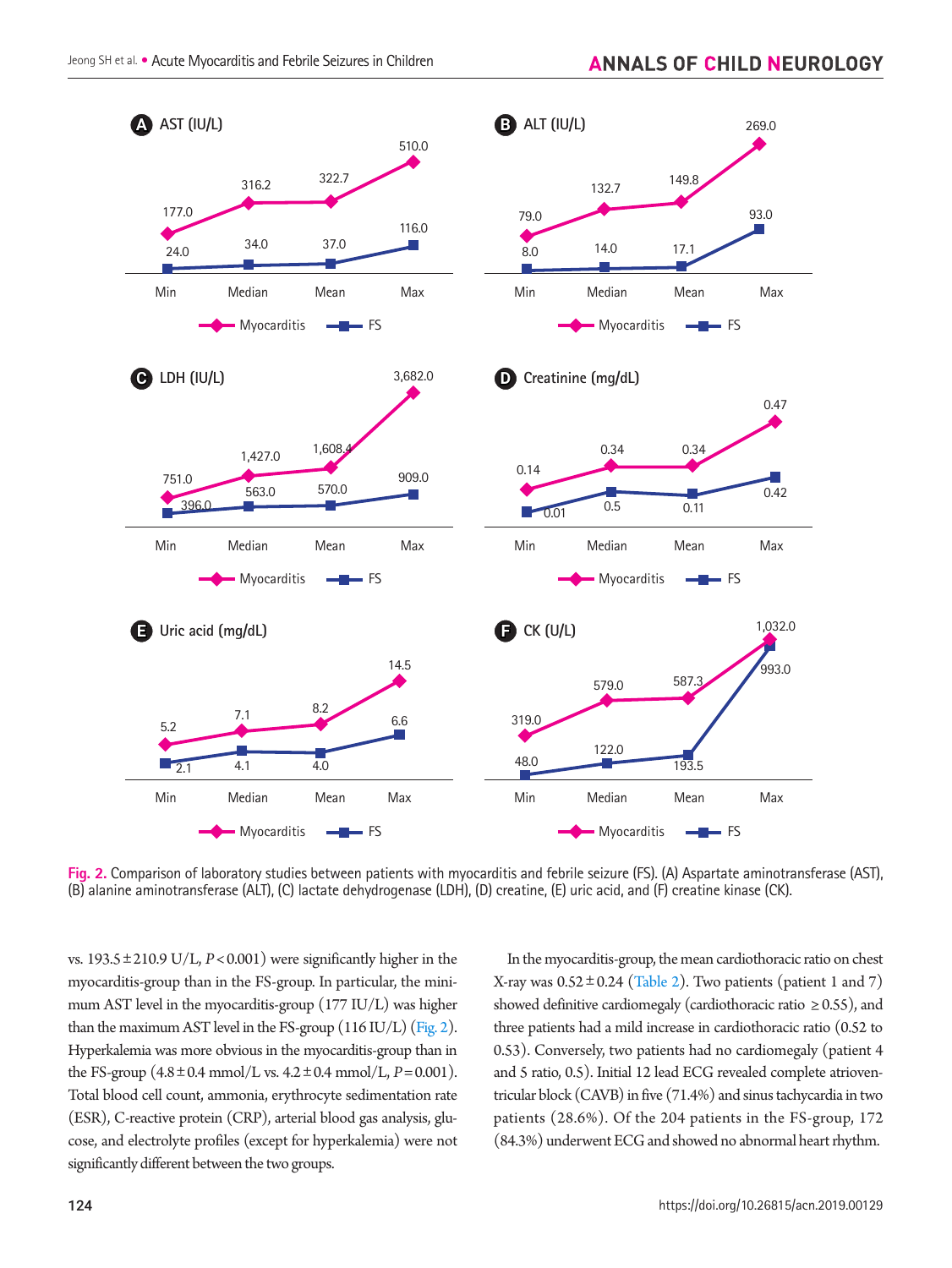#### **Discussion**

This study investigated a series of seven children, finally diagnosed with acute myocarditis presenting with seizure-like activity (generalized tonic-clonic seizure or LOC/impaired awareness) and fever, who were initially suspected of having benign FS. Children in the myocarditis-group were significantly older and had a lower degree of fever than those in the FS-group. Although the type, duration, and frequency of seizure were similar between the two groups, the prodromal symptoms/signs were very different. The most common preceding symptom/sign was gastrointestinal problems, including nausea/vomiting and abdominal pain, in the myocarditis-group, and symptoms of common cold in the FS-group. We found that the initial laboratory results in ED were remarkably different between the two groups, even though further cardiac evaluation was not performed. Serum levels of AST, ALT, LDH, bilirubin, creatinine, uric acid, CK, and potassium were higher in the myocarditis-group compared to those in the FS-group. If children have specific prodromal symptoms and considerable elevation in the laboratory findings described, we should consider the possibility of seizure-like activities caused by acute myocarditis, even though these seizure-like activities with fever can look similar to those in benign FS.

As high as 20% to 30% of epileptic seizures may have been misdiagnosed [\[10](#page-7-8)]. Some patients may have syncope with convulsion-like involuntary movements, which can be difficult to clinically differentiate from epilepsy. A Stokes-Adams seizure is defined as sudden collapse into unconsciousness due to a heart rhythm disorder, in which there is a slow or absent pulse resulting in diffuse cerebral hypoxia and consequently syncope and/or convulsion [\[11](#page-7-9)]. Neglecting a cardiac arrhythmia, which was misdiagnosed as epilepsy, could lead to serious or fatal consequences. In addition, patients may be inappropriately treated with anticonvulsant drugs. Mahoney et al. [\[12](#page-7-10)] demonstrated that a Stokes-Adams seizure may be the only clinical manifestation of myocarditis with CAVB. Out of our seven patients with Stokes-Adams seizures, five children showed acute myocarditis with CAVB.

Although many clinicians recognize that resting tachycardia is a common finding of myocarditis due to compensation for congestive heart failure [\[13](#page-7-8)], normal heart rates in children with myocarditis were seen in 42% to 66% of patients in two studies  $[14,15]$  $[14,15]$  $[14,15]$ . For patients with myocarditis with CAVB, bradycardia, rather than tachycardia, is apparent. In our study, none had definitive tachycardia for their age, and in two patients, heart rate was at the low end of the normal range (patient 5 and 6). Since fever and gastrointestinal symptoms usually accelerate a patient's heart rate, this borderline bradycardia can signal possible cardiac etiology. Carefully and repeatedly checking a child's heart rate and ECG is very important, especially for those patients with an irregular heart rhythm  $[15,16]$  $[15,16]$ . Findings on ECG in acute myocarditis are nonspecific and include sinus tachycardia, ST-segment and T-wave abnormalities, abnormal axis, heart block, ventricular hypertrophy, atrial enlargement and decreased voltage [\[13](#page-7-8)[,15](#page-7-9)[,17\]](#page-7-13). A 12 lead ECG should be recorded as soon as possible after such a series of episodes and should not be discontinued until an event is captured  $[18]$ . Two of our patients in the myocarditis-group had sinus tachycardia in the initial ECG.

Cardiomegaly and/or pulmonary edema are common in patients with myocarditis, but are infrequent in myocarditis complicated with CAVB. Suboptimal heart rate may lead to poor cardiac output before the development of congestive heart failure and cardiomegaly [[19](#page-7-15)]. Wang et al. [\[20\]](#page-7-16) reported an incidence of 22% for cardiomegaly in children with myocarditis with CAVB. Out of our seven patients, significant cardiomegaly (cardiothoracic ratio ≥ 0.55) was observed in 28.6%, and two patients showed no cardiomegaly. It should be considered that cardiomegaly may not be present in all myocarditis patients at the onset of the disease.

Modest elevations in liver enzyme levels are found in patients suffering from passive hepatic congestion [\[21](#page-7-17)]. A previous report indicated that an  $ALT/AST$  ratio  $> 1.0$  was seen more frequently with enteroviral perimyocarditis in adult patients [\[22](#page-7-18)]. We found that serum levels of AST, ALT, LDH, bilirubin, creatinine, uric acid, CK, and K were significantly increased in the myocarditis-group compared with the FS-group. The levels of AST and ALT were > 100 IU/L in all myocarditis patients (except for patient 7, ALT 79 IU/L). In particular, the minimum AST level in the myocarditis-group was higher than the maximum AST level in the FS-group. Elevated levels of AST, ALT and LDH require careful interpretation in patients with myocarditis, because these enzymes are released not only from the liver but also from the skeletal muscles including cardiac muscles. Laboratory cardiac markers including troponin and prohormone of brain natriuretic peptide (pro-BNP) indicate the presence of myocardial damage and dysfunction in myocarditis  $[15]$ . Our myocarditis patients showed highly elevated troponin  $(17.8 \pm 9.2 \text{ ng/mL})$ , data not shown) and pro-BNP  $(7,664 \pm 8,895 \text{ pg/mL}, \text{data not shown})$ , which can recognize that our elevation of AST, ALT, and LDH were associated with cardiac damage as well as hepatic congestion. Furthermore, it should be noted that AST and ALT elevations are not specific to myocarditis and occur in other conditions, such as Kawasaki disease, and in conjunction with many viral illnesses. Kawasaki disease is another confusing situation when investigating myocarditis-related seizures. The incidence of FS in the acute phase of Kawasaki disease could be extremely low (0.18%; 95% confidence interval, 0.02% to 0.66%), confirming the results of one meta-analysis report [\[23\]](#page-7-19).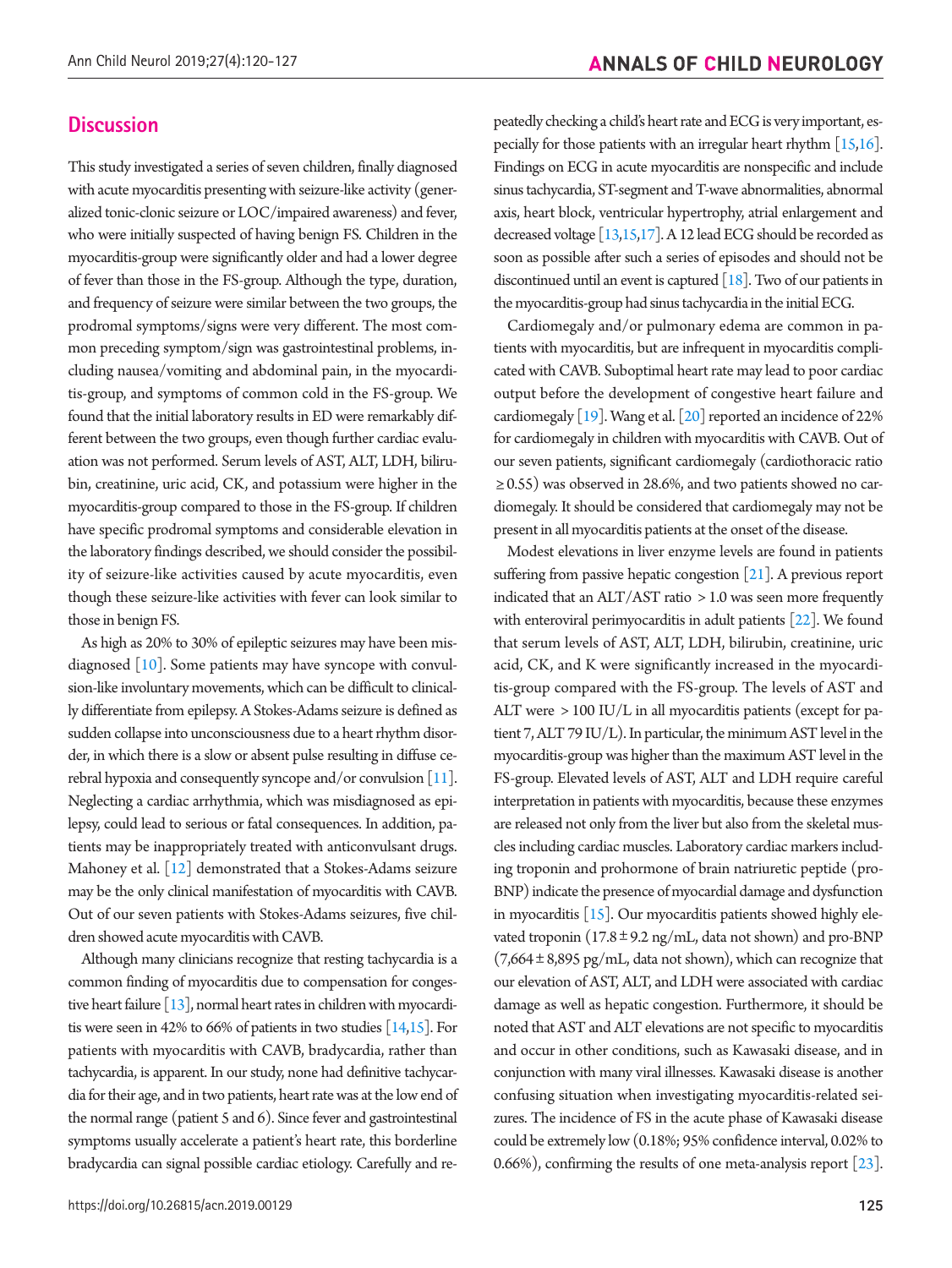Although the number of patients is very small, the pattern of FS in Kawasaki disease was usually clustering seizures, focal seizures, and prolonged unconsciousness after seizures [\[24](#page-7-20)]. Kawasaki disease has specific diagnostic criteria, including uncontrolled fever of at least 5 days duration, and unique physical findings, with noticeable laboratory findings. None of our myocarditis-group had suspected Kawasaki disease. Other studies demonstrated that patients with acute myocarditis may have an elevated ESR and CRP as inflammatory indicators [4]. In our study, levels of ESR, CRP, arterial blood gas analysis, ammonia, glucose, and electrolyte profiles (except for hyperkalemia) were not significantly different between the two groups. We presume that the change in liver and renal enzyme, CK, and K levels might be more sensitively influenced than those of inflammatory markers such as ESR and CRP, in the early stage of myocarditis. It is encouraging to know that, when typical or atypical FS in children is clinically suspected, initial laboratory findings, especially serum AST, ALT, LDH, bilirubin, uric acid, K, and CK levels, as well as a chest radiograph and ECG, are likely to distinguish myocarditic Stokes-Adams seizure from FS.

Patients with myocarditis may have only nonspecific complaints. Newborns, infants, toddlers, and preschool children may have a history of respiratory or gastrointestinal infection, anorexia, abdominal pain, poor appetite, vomiting or lethargy, seizure-like activity, sinus tachycardia out of proportion to fever, or syncope, whereas cardiac symptoms may be not prominent [8]. These patients are often diagnosed as having gastroenteritis, pneumonia, asthma, or bronchiolitis. Children with gastrointestinal symptoms are commonly given excessive intravenous fluids, which may exacerbate heart failure. At an older age of >10 years old, children may complain of chest pain, exercise intolerance, myalgias, or palpitations, similar to adults reported in the literature [\[25](#page-7-21)]. Well-timed diagnosis remains a challenge as children do not always present with typical signs and symptoms of myocarditis.

Of the varied presentations of myocarditis, CAVB was believed to be an isolated feature, with rapid and full recovery if it was diagnosed early and treated with emergency pacemaker implantation [\[26\]](#page-7-22). In our study, all except one patient improved their symptoms and signs of low cardiac output within 1 to 4 days after effective pacemaker implantation. One patient (patient 1) died on the 4th day. He had persistent low cardiac output and developed multiple organ failure due to progressive myocarditis, even after inotropic agent and extracorporeal membrane oxygenation therapy. Unless a high level of alertness is maintained, acute myocarditis may easily be missed and diagnosis may only be obvious in cases where fulminant disease is present.

This study has some limitations. First, the study is based on a retrospective investigation of medical records. Second, we acknowledge that there is a large difference in the number of patients between the two groups to make a comparison with the statistical analysis. This is because myocarditis is very rare, and our study enrolled only the children presenting with seizure-like activities and fever among of them. We did try to use the additional non-parametric statistical methods (Fisher's exact test and Wilcoxon signed rank test) to increase the reliability of statistical analysis. Third, our study aimed to investigate the clinical and laboratory characteristics of the children with myocarditis, whose initial diagnosis could be mistaken for typical or possible FS. Therefore, not all of our myocarditis patients meet typical FS. Finally, these patients were collected at a single tertiary center and the findings may not be completely representative of the general population. Further population-based studies with a larger number of patients are needed.

In summary, children presenting with fever and Stokes-Adams seizure in our study were not diagnosed as having myocarditis at the initial physician encounter, which highlights the need for clinicians to maintain high level of alertness for myocarditis, even in the absence of clinical findings of congestive heart failure. Prodromal symptoms and initial laboratory results revealed significant differences between the myocarditis- and FS-groups. We suggest that an ECG should be considered as a screening test in all episodes of suspicious benign FS in children, especially in those with significant elevations in laboratory findings, including AST, ALT, LDH, uric acid, and CK.

# **Conflicts of interest**

No potential conflict of interest relevant to this article was reported.

# **ORCID**

Seoung Hee Jeong, https://orcid.org/0000-0003-4811-3103 Yun-Jin Lee, https://orcid.org/0000-0003-4727-7018

# **Author contributions**

Conceptualization: SON, JAP, SYB, YMK, and YJL. Data curation: SHJ, HDL, JAP, HK, and YJL. Formal analysis: SHJ, JK, and YMK. Methodology: SON, SYB, HDL, and YJL. Project administration: YJL. Visualization: HK and JK. Writing-original draft: SHJ and AK. Writing-review & editing: AK and YJL.

## **Acknowledgements**

This study was supported by a 2018 research grant from Pusan